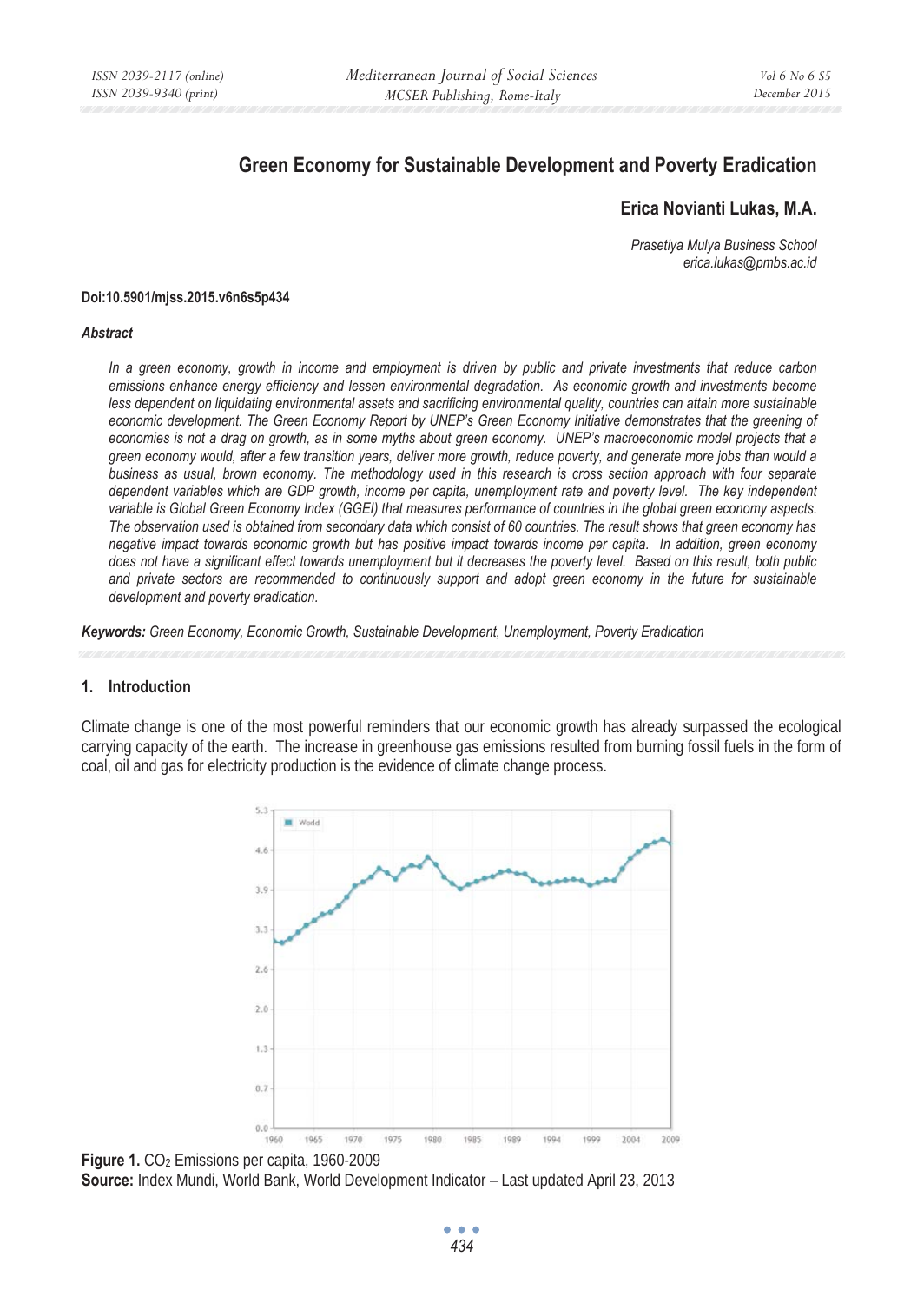#### *1.1 Green Economy*

Green economy concept has received significant international attention especially after the 2012 UN Conference on Sustainable Development (Rio+20). It is in line with continuing concerns over global economic and environmental challenges across our planet from climate change, loss of biodiversity, land degradation to rising natural resource scarcities.

United Nations Environment Programme (UNEP) defines a green economy as one that results in improved human well-being and social equity, while significantly reducing environmental risks and ecological scarcities. In its simplest expression, a green economy is low-carbon, resource efficient and socially inclusive (UNEP, 2011).



# **Figure 2.** Simple Definition of Green Economy

There are some myths about green economy such as inescapable trade-off between environmental sustainability and economic progress; green economy is a luxury only wealthy countries can afford and it restrains development as well as perpetuates poverty in developing countries.

However, UNEP's report asserts that a green economy is not generally a drag on growth. UNEP's macroeconomic model projects that a green economy would, after a few transition years, deliver more growth, reduce poverty, and generate more jobs than would a business as usual, brown economy.

In a green economy, growth in income and employment is driven by public and private investments that reduce carbon emissions enhance energy efficiency and lessen environmental degradation. As economic growth and investments become less dependent on liquidating environmental assets and sacrificing environmental quality, countries can attain more sustainable economic development.

# *1.2 Research Objectives*

This research is going to answer the question "Will green economy be a new engine of growth, jobs generator and poverty alleviation strategy?"

A green economy can meet challenge to economic development by offering a development path that reduces carbon dependency, promotes resource and energy efficiency and lessens environmental degradation. As economic growth and investments become less dependent on liquidating environmental assets and sacrificing environmental quality, countries can attain more sustainable economic development and become a new engine of growth.

Thus, my hypotheses are

- 1. Green economy has positive impact towards economic growth
- 2. Green economy will decrease unemployment rate and poverty level

If the impacts of green economy are significantly able to increase economic growth, decrease unemployment and alleviate poverty, this research can provide a basis of recommendation for countries and private sectors to continuously support and adopt green economy in the future.

# **2. Literature Review**

There are some previous studies regarding the relationship between green economy and growth.

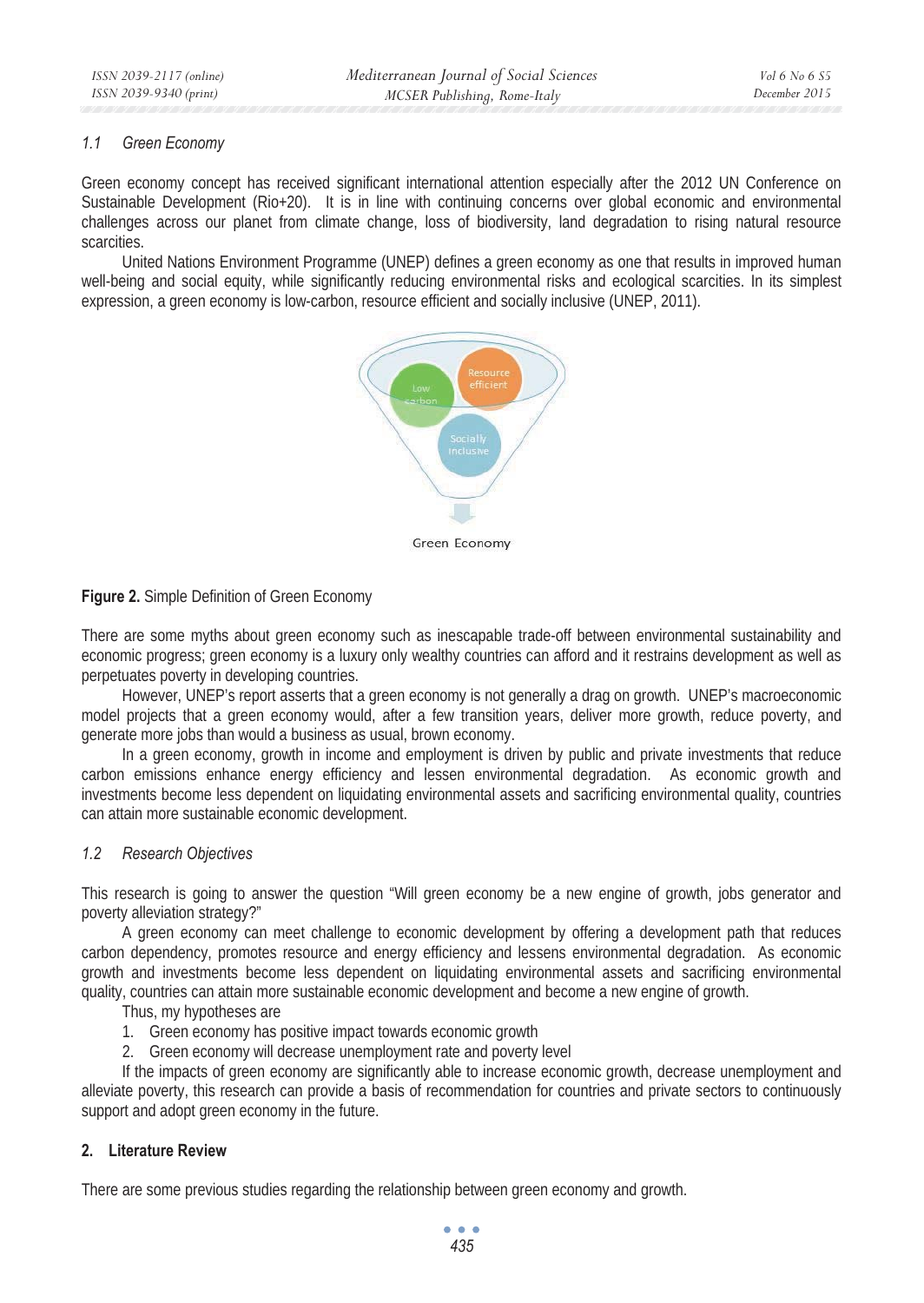- *Porter's Hypothesis (Michael Porter, 1991):* Well-designed environmental policies can induce efficiency and encourage innovations that can outweigh the cost of the policy.
- *Environmental Policies and Productivity Growth (Tomasz KoĨluk and Vera Zipperer, 2013):* The study shows empirical evidence on the link between environmental policy stringency and productivity growth and the various channels through which such effects can take place. The results are ambiguous, in particular as many of the studies are fragile and context-specific, impeding the generalization of conclusions.
- *Consequences of Climate Change Damages for Economic Growth (Dellink, et. al.,2014):* The effect of climate change impacts on annual global GDP is projected to increase over time, leading to a global GDP loss of 0.7% to 2.5% by 2060 for the most likely equilibrium climate sensitivity range.
- Green Growth Challenge in Mexico (Carla Valdivia de Richter, 2013): Costs of environmental degradation were estimated at approximately 5% of GDP in 2011, primarily from the health impact of air pollution, while overexploitation of natural resources – such as water – threatens their sustainability.
- *Greening Growth in Luxembourg (Nicola Brandt, 2013):* Strong economic growth of Luxembourg has impact towards environmental pressures. This is mainly a result of a growing population and a rapid increase in transport, which is dominated by the car.
- *Does civil environmental protection force the growth of China's industrial green productivity? (Yabin Zhang, PeizhenJin, Di Feng,2015):* The increase in the civil environmental protection effect promotes the industrial green technology innovation, while the rent-seeking activities have a significant negative effect on green productivity.

# *2.1 Linkages between Economic Growth and Environmental Performance*

The relationship between economic growth and the environmental is controversial. Traditional economic theory views that there are generally accepted trade-off between the economic growth and environmental quality. Since the early 1990s, however, it has been suggested that the relationship between income and pollution is not linear but more like an inverted U curve or so called Environmental Kuznet Curve (EKC).



**Figure 3.** Environmental Kuznet Curve

The EKC depicts that empirical pattern that at relatively low levels of income per capita, pollution initially increases as income rises, but after reaching a certain threshold, pollution decreases with rising income. Grossman and Kreuger and the World Bank made the pioneering studies which brought the EKC to public attention.

The possible explanation is that when GDP increases, the greater scale of production leads directly to more pollution, but at a higher level of income per capita, the demand for health and environmental quality rises with income which compels governments to take the necessary measures of resource allocation and regulation to improve pollution control. As a response, the private sector also adopts cleaner production methods.

# **3. Methodology**

This research aims to identify the effect of green economy towards economic growth, jobs generator and poverty alleviation. In this research, a quantitative research is used by having a cross section regression with dependent variables which are GDP growth, GDP per capita, unemployment rate and poverty level. The key independent variable used in this research is Global Green Economy Index (GGEI).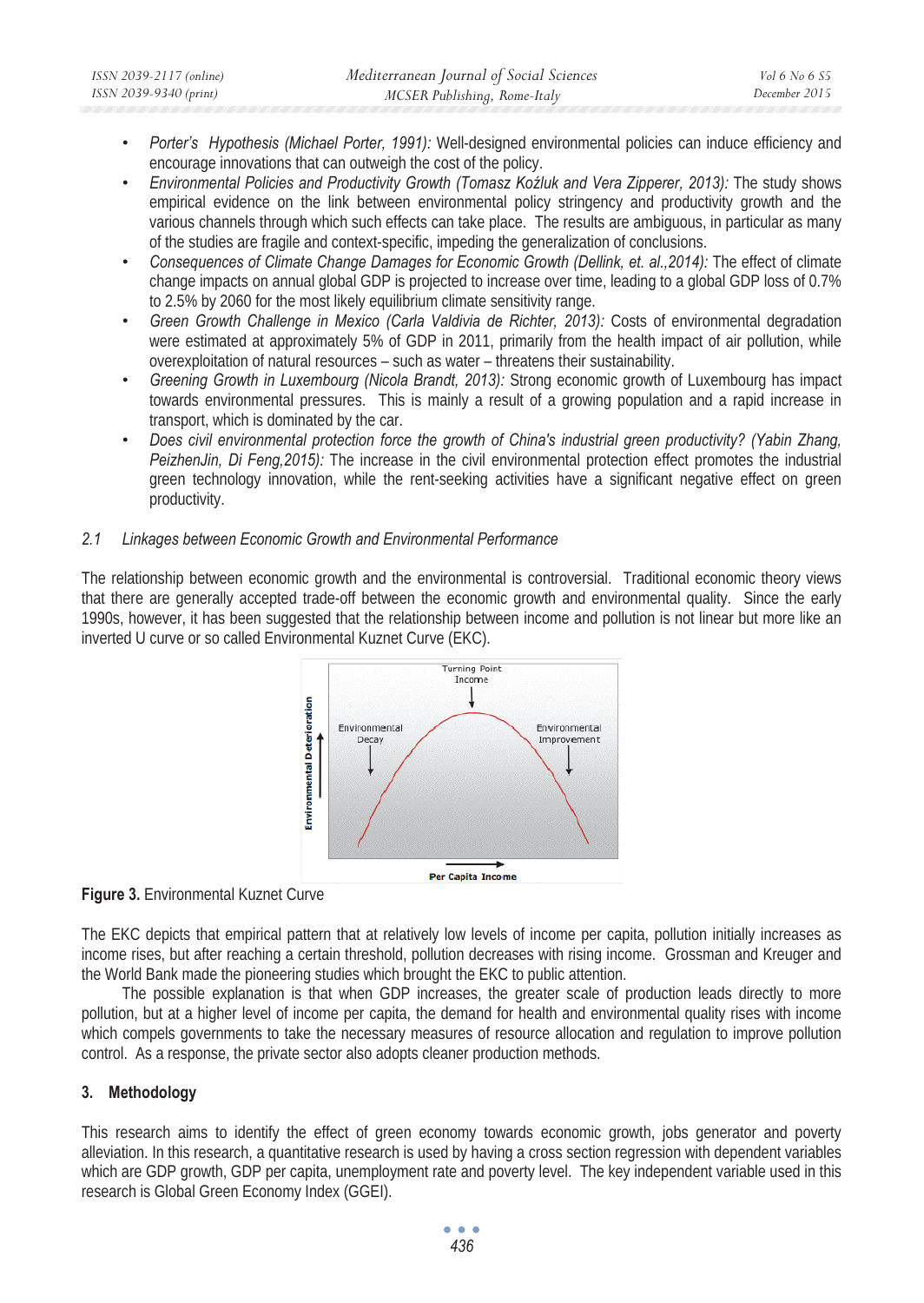#### *3.1 Global Green Economy Index (GGEI)*

The Global Green Economy Index (GGEI) measures both the green economic performance of 60 countries and how experts assess that performance. Like many indices, the GGEI is a communications tool, signaling to policy makers, international organizations, the private sector and citizens which countries are successfully orienting their economies toward greener growth pathways and which ones are not.

The GGEI performance index uses quantitative and qualitative indicators to measure how well each county performs on four main dimensions: leadership & climate change, efficiency sectors, market & investment and environment & natural capital. Then, the GGEI perception survey collects assessments from expert practitioners on these same four dimensions.



# PERFORMANCE INDEX

**Figure 4.** Main Dimensions of Global Green Economy Index **Source:** 2014 Global Green Economy Index™ (GGEI), published by Dual Citizen LLC

#### *3.1.1 Dimension 1: Leadership & Climate Change*

Political leadership has a critical role to play in mainstreaming the concept of green economy. A variety of leaders, particularly head of state, have powerful communications platforms to utilize, as well as policy tools that signal to the global marketplace that their country is serious in promoting green investment and industrial development.

- a. Head of State: Statements and initiatives associated with head of state can serve to introduce the general public to the green economy concept, as well as signal to the market that a national economy is oriented towards green investment and economic growth.
- b. Media Coverage: How countries are portrayed in global media related to the green economy suggests the extent to which their nations are communicating information and opportunities on the topic.
- c. International Forums: National statements and overall behavior at international climate forums can indicate the extent to which nations are committed to green economy, sustainable development and addressing the adverse impacts of climate change in a meaningful way.
- d. Climate Change Performance: The GGEI calculates three main for each nation covered: CO<sub>2</sub> per capita, CO<sub>2</sub> per unit of gross domestic product (GDP) and CO2 per unit of primary energy use. The resulting composite indicator provides a basic measure of where each nation performs relative to the overall GGEI coverage. It also provides the GGEI with a standard measure applicable to all 60 countries.

# *3.1.2 Dimension 2: Efficiency Sectors*

The performance of efficiency sectors are at the root of the green economic prospects of most countries, especially the more developed ones. By transitioning to more efficient resource use in these sectors, many countries can realize productivity gains and lessen their greenhouse gas (GHG) emissions.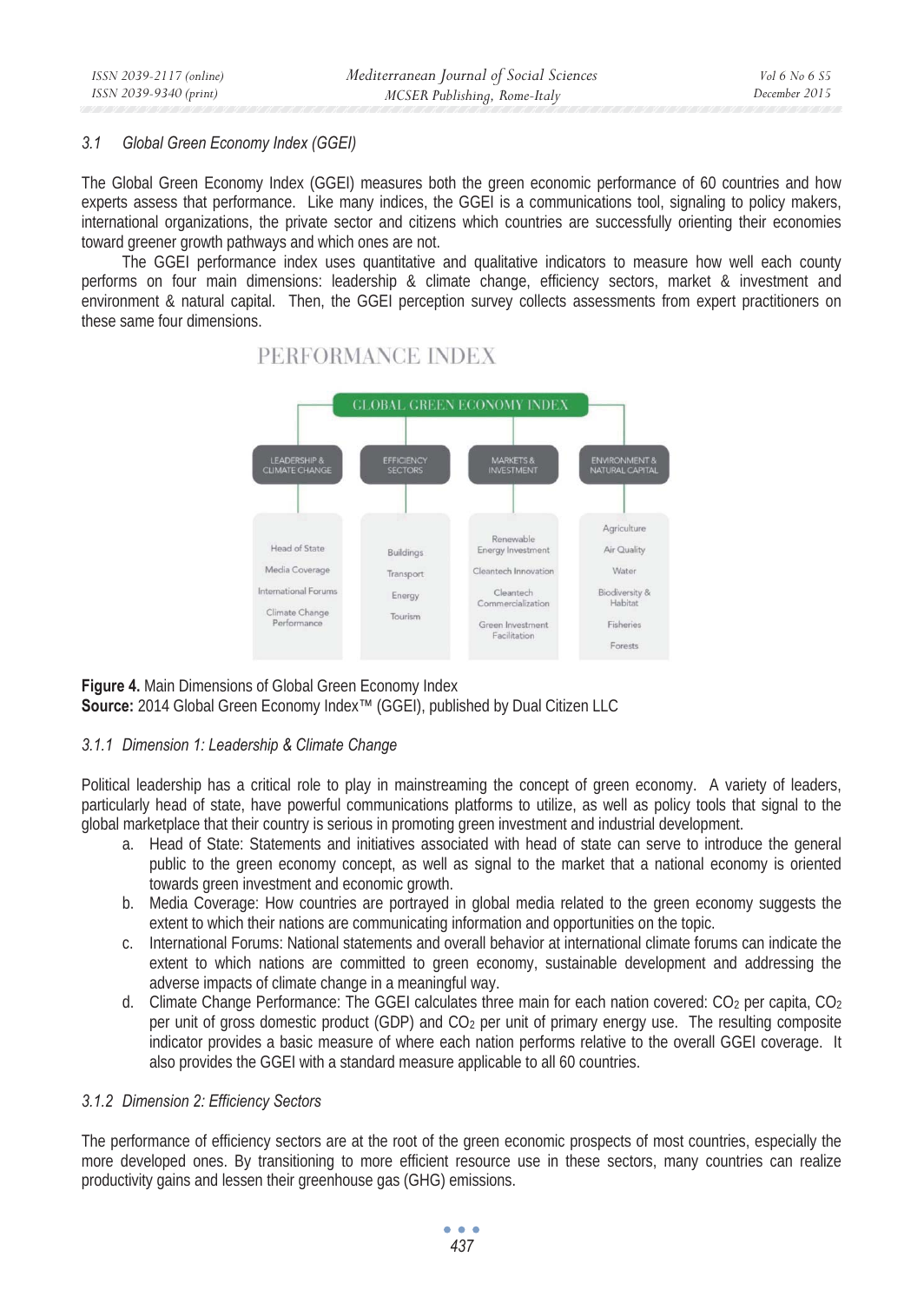- a. Buildings: Buildings are critical to ensure more green economic growth due to their significant contribution to GHG emissions. The GGEI uses Leadership in Energy and Environmental Design (LEED) certification statistics to estimate the extent of sustainable building in the 60 countries.
- b. Transport: Various forms of transportation contribute significantly to national GHG emissions. Thus, introducing efficiency to this sector is a critical step in achieving greener economic growth. The GGEI uses both the most recent emissions from the transport sector and the 10-year trend, as reported through the International Energy Agency and World Bank.
- c. Energy: The GGEI uses the percentage of electricity generated from renewable sources as an estimate for the extent to which the energy sector in each country is green. The share of electricity generated by renewable power plants in total electricity generated by all types of plants data is used and gathered from International Energy Agency (IEA) and World Bank. In this instance, renewable electricity is defined as hydroelectric, geothermal, solar, tides, wind, biomass and biofuels.
- d. Tourism: Sustainable tourism in the GGEI relies upon certification schemes, as well as an internal evaluation for the national tourism websites and the extent to which they communicate concrete ways for tourists to visit their country in a sustainable manner. The internal evaluation of the tourism ministry websites is based on five main factors: the extent to which sustainable tourism is featured, communication of concrete links to sustainable tourism resources in country, links to tour operators or other tourism assets who receive certification, interactive content and a social media presence to support these topics and direct links to people who can support visitors as they consider traveling to the destination.

# *3.1.3 Dimension 3: Markets and Investment*

Transitioning to a green economy will require significant public and private investment to accelerate green growth.

- a. Renewable Energy Investment: The GGEI uses the Renewable Energy Country Attractiveness Index (RECAI) to measure national performance in attracting renewable energy investment. Published quarterly, the frequent updating to the RECAI provides a more dynamic view of changes in each country according to three dimensions: macro drivers (i.e. macroeconomic stability, investor climate, ease of doing business); energy market drivers (i.e. prioritization of renewables, bankability of renewables); technology-specific drivers (i.e. project attractiveness).
- b. Cleantech Innovation: The GGEI considers three main datasets and indicators to measure the extent to which each national market provides a vital climate for cleantech innovation. The first is each country's score on the INSEAD Global Innovation Index; the second is the number of companies located in each country listed on the Cleantech group's annual Cleantech 100 list; the third is the measure of clean energy patents issued to each country, as reported by the Clean Energy Patent Growth Index (CEPGI).
- c. Cleantech Commercialization: Quantifying the extent of commercialized cleantech in each country is complicated not only by the diversity of nations covered, but also by the fact that many large, multi-national companies are heavily involved in commercializing cleantech. Thus, to estimate the extent of cleantech commercialization in the countries, the GGEI borrows results from the WWF Cleantech Group's Global Cleantech Innovation Index dealing with evidence of commercialized cleantech innovation.
- d. Green Investment Facilitation: The GGEI ranks the investment promotion agency of each country it covers to determine the extent to which their efforts are oriented toward promoting and facilitating green investments. Each agency is ranked according to five main factors: the extent to which green or cleantech issues are featured in their activities; communication of national initiatives related to cleantech and green industry; data and other knowledge resources geared toward green or cleantech investors; interactive content and a social media presence to support these topics; and direct link to people who can support investors as they consider the market for future business activity.

#### *3.1.4 Dimension 4: Environment and Natural Capital*

There are six sub-categories defining this final dimension of the GGEI: agriculture, air quality, water, biodiversity and habitat, fisheries and forests. The GGEI derived these performance scores directly from Environmental Performance Index (EPI). The Environmental Performance Index is a joint project between the Yale Center for Environmental Law and Policy (YCELP) and the Center for International Earth Science Information Network (CIESIN) in collaboration with the World Economic Forum.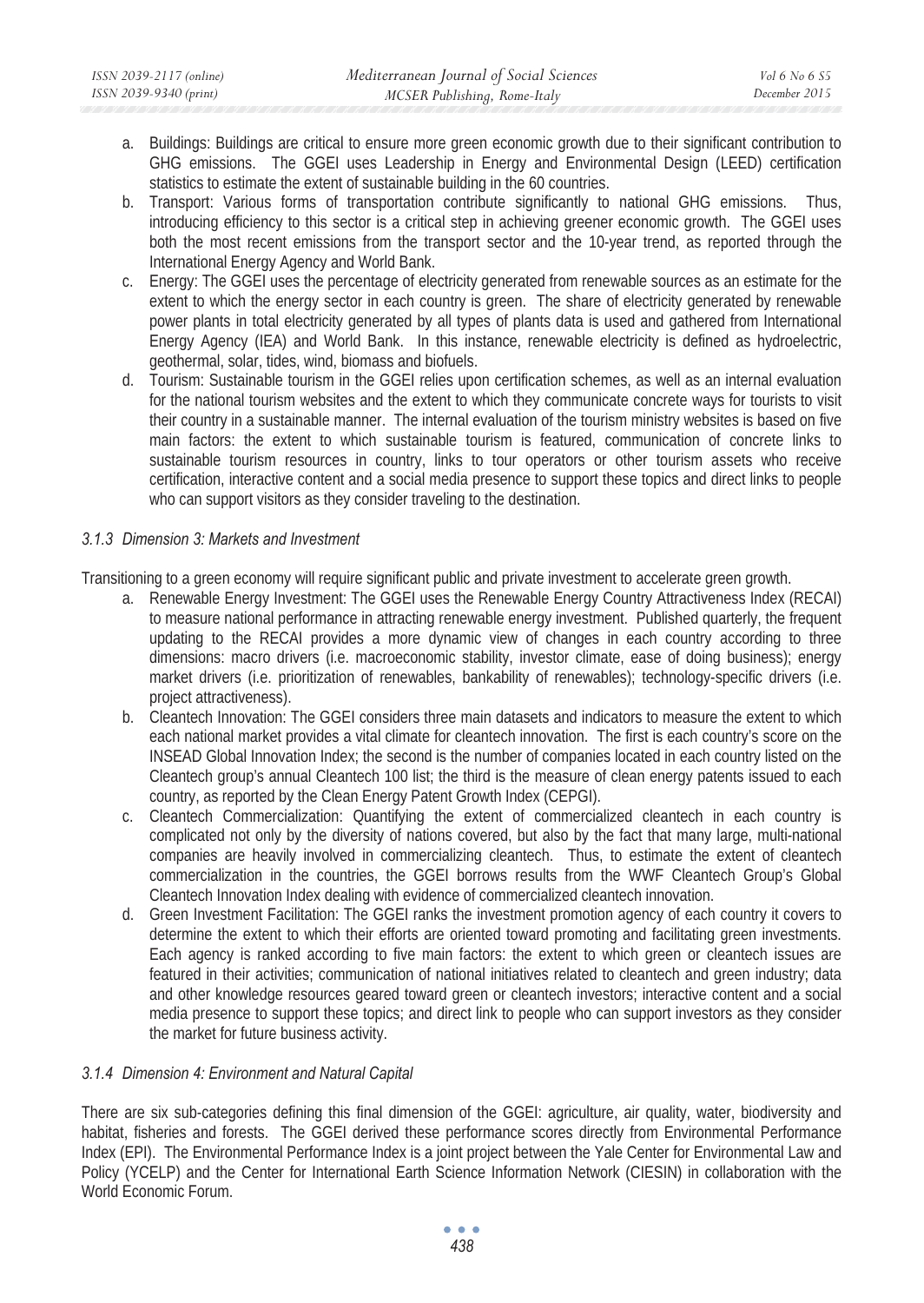| ISSN 2039-2117 (online) | Mediterranean Journal of Social Sciences | Vol 6 No 6 $S5$ |
|-------------------------|------------------------------------------|-----------------|
| ISSN 2039-9340 (print)  | MCSER Publishing, Rome-Italy             | December 2015   |

Calculating the EPI begins with transforming raw datasets to comparable performance indicators by standardizing raw values according to population, gross domestic product or other denominators. It can also involve applying statistical transformations, such as inversions or logarithmic transformations.

EPI indicators use a "proximity-to-target" methodology, which assesses how close a particular country is to an identified policy target. That target, a high performance benchmark, is defined primarily by international or national policy goals or established scientific thresholds. Score are then converted to a scale of 0 to 100 by simple arithmetic calculation, with 0 being the farthest from the target (worst observed value) and 100 being closest to the target (best observed target).

#### *3.2 Dependent Variables*

#### *3.2.1 GDP Growth (annual %)*

GDP growth is the annual percentage growth rate of GDP at market prices based on constant local currency. Aggregates are based on constant 2005 US Dollars. GDP is the sum of gross value added by all resident producers in the economy plus any product taxes and minus any subsidies not included in the value of the products. It is calculated without making deductions for depreciation of fabricated assets or for depletion and degradation of natural resources. The data is taken from World Development Indicators, World Bank.

#### *3.2.2 GDP per capita (current US\$)*

GDP per capita gross domestic product divided by midyear population. Data are in current US Dollars. The data is taken from World Development Indicators, World Bank.

#### *3.2.3 Total unemployment (% of total labor force)*

Unemployment refers to the share of the labor force that is without work but available for and seeking employment. It is modeled based on ILO estimate. The data is taken from World Development Indicators, World Bank.

#### *3.2.4 Poverty headcount ratio at national poverty lines (% of population)*

Data are compiled from official government sources or are computed by World Bank staff using national (i.e. countryspecific) poverty lines. The data is taken from World Development Indicators, World Bank.

#### **4. Results**

The cross section regression results from Stata are as follow:

#### *4.1 GDP growth*

#### . reg growth ggei perc

| SS S                    | df         | MS                                    |                                                                |                        |          | 60                                                                     |
|-------------------------|------------|---------------------------------------|----------------------------------------------------------------|------------------------|----------|------------------------------------------------------------------------|
|                         |            |                                       |                                                                | F(1,                   |          | $58 = 14.41$<br>0.0004                                                 |
| 443.215063              |            |                                       |                                                                | R-squared              | =        | 0.1990                                                                 |
| 553.300617              |            |                                       |                                                                | Root, MSE              |          | 0.1852<br>$= 2.7644$                                                   |
|                         |            |                                       | P >  t                                                         |                        |          |                                                                        |
| $-.0713172$<br>6.647447 |            | $-3.80$<br>7.22                       | 0.000<br>0.000                                                 | $-.108929$<br>4.805307 |          | $-.0337053$<br>8.489588                                                |
|                         | 110.085554 | Coef. Std. Err.<br>.0187898<br>.92028 | 1 110,085554<br>58 7.64163901<br>59 9.37797656<br>$\mathbf{t}$ |                        | Prob > F | Number of $obs =$<br>$=$<br>Adj $R$ -squared =<br>[95% Conf. Interval] |

There is a statistically significant negative relationship between economic growth and environmental quality.

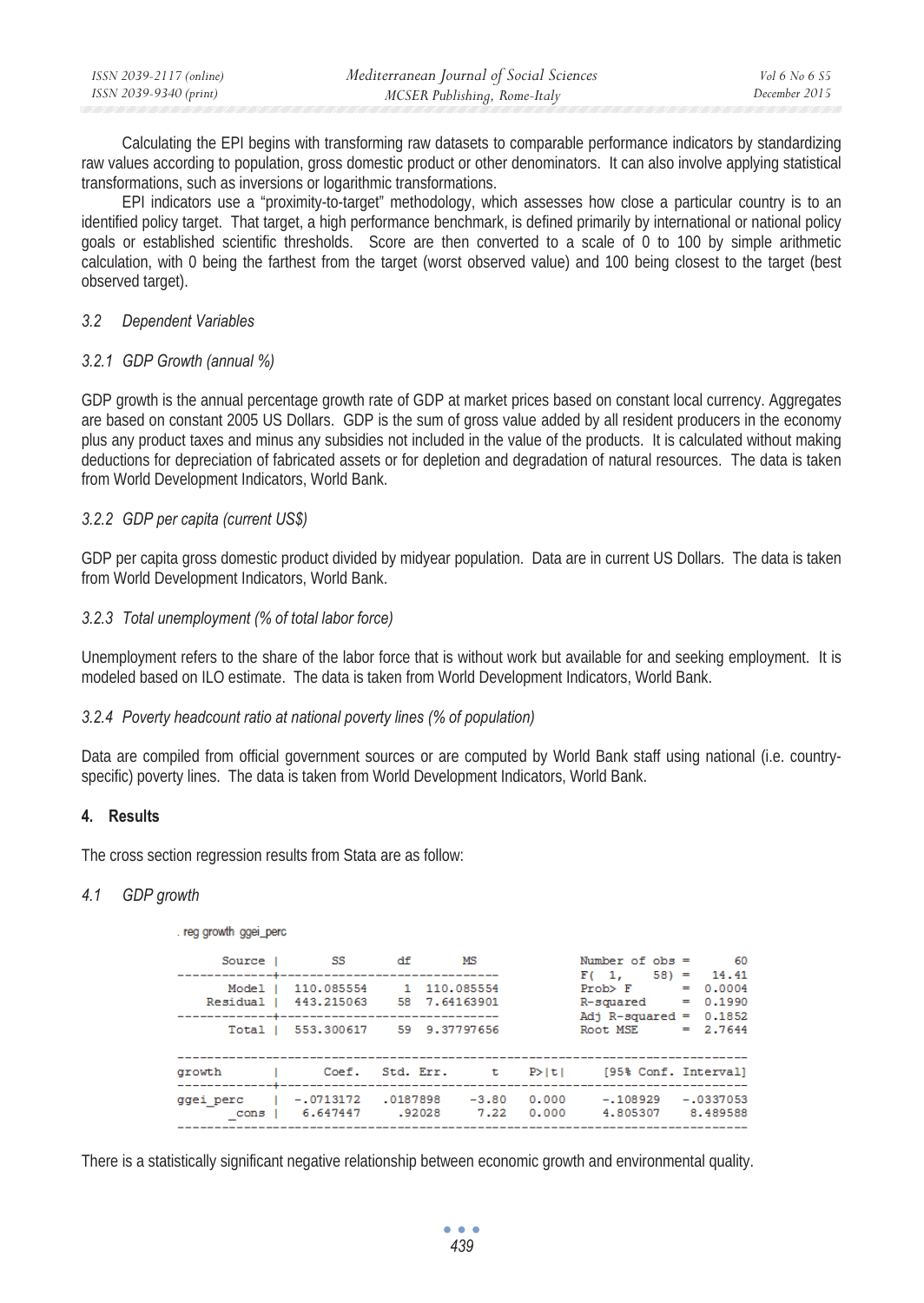#### *4.2 GDP per capita*

| . reg gdp per cap ggei perc  |                                   |                      |                 |                |                                 |     |                         |
|------------------------------|-----------------------------------|----------------------|-----------------|----------------|---------------------------------|-----|-------------------------|
| Source                       | - SS                              | df<br>MS             |                 |                | Number of $obs = 58$            |     |                         |
| Model                        | $1.5748e+10$                      | 1 1.5748e+10         |                 |                | F(1,<br>Prob > F                | $=$ | $56 = 40.07$<br>0.0000  |
| Residual                     | 2.2008e+10 56 393001347           |                      |                 |                | R-squared<br>Adj $R$ -squared = | -   | 0.4171<br>0.4067        |
| Total                        | 3.7756e+10                        | 57                   | 662380286       |                | Root MSE                        | $=$ | 19824                   |
| gdp per cap<br>Intervall     | Coef.<br>the contract of the con- | Std. Err.            | $\mathbf{t}$    | P >  t         | $195%$ Conf.                    |     |                         |
| qqei perc<br>$cons$ $\vdash$ | 857.2207<br>$-13445.95$           | 135.4199<br>6677.924 | 6.33<br>$-2.01$ | 0.000<br>0.049 | 585.9421<br>$-26823.44$         |     | 1128.499<br>$-68.46099$ |

There is a statistically significant positive relationship between income per capita and environmental quality.

#### *4.3 Unemployment Rate*

| . reg unemployment gget perc |                         |                      |                               |                |                                                              |                                           |
|------------------------------|-------------------------|----------------------|-------------------------------|----------------|--------------------------------------------------------------|-------------------------------------------|
| Source                       | - SS                    | df                   | MS                            |                | Number of $obs =$                                            | 59                                        |
| Model<br><b>Residual</b>     | 3.28197501<br>1363.6848 |                      | 1 3.28197501<br>57 23.9242948 |                | F(1.<br>$Prob$ $F$<br>R-squared<br>Adj R-squared = $-0.0151$ | $57) = 0.14$<br>$= 0.7125$<br>0.0024<br>- |
| Total                        | 1366,96678              |                      | 58 23.5683927                 |                | Root MSE                                                     | $= 4.8912$                                |
| unemployment                 |                         | Coef. Std. Err.      | . <del>. .</del>              | P >  t         | [95% Conf. Interval]                                         |                                           |
| qqei perc<br>cons            | $-.0123747$<br>7.785416 | .0334109<br>1.644783 | $-0.37$<br>4.73               | 0.712<br>0.000 | $-.0792789$<br>4.491795                                      | .0545294<br>11,07904                      |

There is no statistically significant relationship between unemployment and environmental quality.

# *4.4 Poverty Rate*

| . reg pov_rate3 ggei_perc     |                          |                     |                             |                |                                            |            |                          |
|-------------------------------|--------------------------|---------------------|-----------------------------|----------------|--------------------------------------------|------------|--------------------------|
| Source                        | <b>SS</b>                | df                  | MS                          |                | Number of $obs =$                          |            | 52                       |
| Mode <sub>1</sub><br>Residual | 1224.99276<br>9192.14655 | $\mathbf{1}$        | 1224,99276<br>50 183.842931 |                | $501 =$<br>F(1,<br>$Prob$ $F$<br>R-squared | $=$<br>$=$ | 6.66<br>0.0128<br>0.1176 |
| Total                         | 10417.1393               |                     | 51 204, 257634              |                | $Adj$ R-squared =<br>Root, MSE             |            | 0.0999<br>$= 13.559$     |
| pov rate3                     | Coef. Std. Err. t        |                     |                             | P >  t         | [95% Conf. Interval]                       |            |                          |
| ggei perc<br>cons             | $-.2733085$<br>34.06853  | .105879<br>4.897198 | $-2.58$<br>6.96             | 0.013<br>0.000 | $-.4859727$<br>24.23222                    |            | $-.0606443$<br>43.90484  |

There is a statistically significant negative relationship between poverty and environmental quality.

#### *4.5 Four Main Dimensions of GGEI*

#### . reg growth perf Ic perf es perf mi perf en

| Source                                               | SS                       | df              | МS                       |                         | Number of $obs =$<br>$551 =$<br>$F(-4,$     |     | -60<br>13.01               |
|------------------------------------------------------|--------------------------|-----------------|--------------------------|-------------------------|---------------------------------------------|-----|----------------------------|
| Model<br>Residual                                    | 268.989774<br>284.310843 | 4<br>55.        | 67.2474435<br>5.16928806 |                         | Prob > F<br>R-squared<br>Adj $R$ -squared = | $=$ | 0.0000<br>0.4862<br>0.4488 |
| Total                                                | 553.300617               |                 | 59 9.37797656            |                         | Root MSE                                    | $=$ | 2.2736                     |
|                                                      |                          |                 |                          |                         |                                             |     |                            |
| Coef.<br>growth                                      | Std. Err.                | $\pm$           | P >  t                   | [95% Conf. Interval]    |                                             |     |                            |
|                                                      |                          |                 |                          |                         |                                             |     |                            |
| .1261959<br>perf lc                                  | .2096643                 | 0.60            | 0.550                    | $-2939808$              | .5463725                                    |     |                            |
| 0588885<br>perf es                                   | .2600418                 | 0.23            | 0.822                    | $-.4622468$             | .5800239                                    |     |                            |
| perf mi<br>$-.8831338$                               | .1806439                 | $-4.89$         | 0.000                    | $-1.245152$             | $-.5211154$                                 |     |                            |
| perf en<br>$-.5179047$<br>9.276551<br>$_{\rm -cons}$ | .2441709<br>1.69593      | $-2.12$<br>5.47 | 0.038<br>0.000           | $-1.007234$<br>5.877831 | $-.0285753$<br>12.67527                     |     |                            |

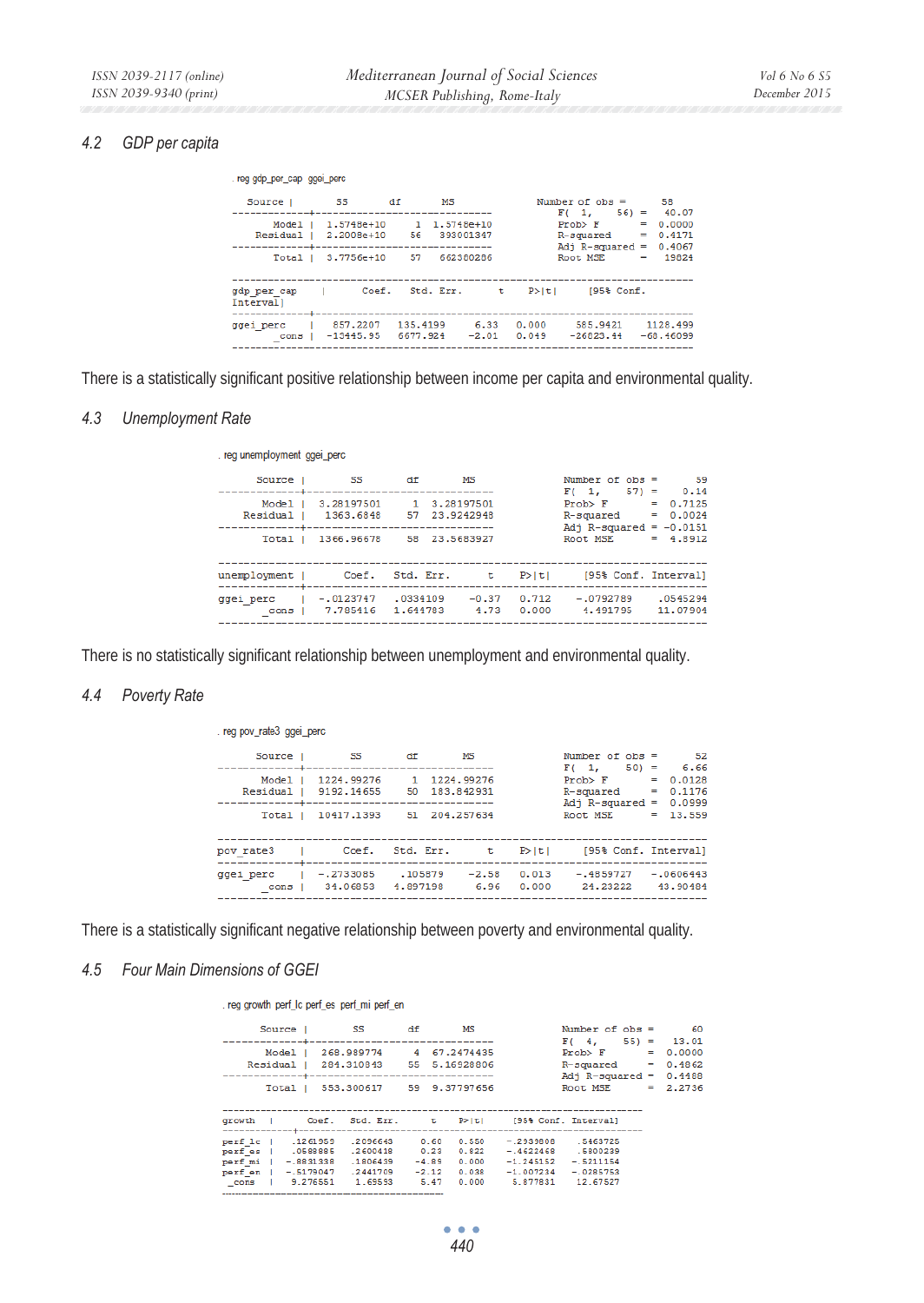Among the four main dimensions of Global Green Economy Index (GGEI), market & investment and environmental & natural capital are the ones who have statistically significant negative effect toward economic growth.

| . reg gdp_per_cap_perf_lc_perf_es_perf_mi_perf_en                                                        |                                                                                          |                 |                                       |                                                                                                                 |                                                                                     |            |                                     |
|----------------------------------------------------------------------------------------------------------|------------------------------------------------------------------------------------------|-----------------|---------------------------------------|-----------------------------------------------------------------------------------------------------------------|-------------------------------------------------------------------------------------|------------|-------------------------------------|
| Source                                                                                                   | - 55                                                                                     | df              | МS                                    |                                                                                                                 | Number of $obs = 58$                                                                |            |                                     |
| Model I<br>Total                                                                                         | 1.5745e+10 4 3.9362e+09<br>Residual   2.2011e+10 53 415299402<br>3.7756e+10 57 662380286 |                 |                                       |                                                                                                                 | $F(4, 53) = 9.48$<br>Prob > F<br>$R$ -squared $=$<br>Adj $R$ -squared =<br>Root MSE | - 1<br>$=$ | 0.0000<br>0.4170<br>0.3730<br>20379 |
| gdp per cap   Coef. Std. Err. t P> t  [95% Conf. Interval]                                               |                                                                                          |                 |                                       |                                                                                                                 |                                                                                     |            |                                     |
| perf 1c   -2171.044<br>perf es   2693.28<br>perf mi   4790.929<br>perf en   5203.068<br>cons   -24310.01 | 2336.418<br>1643.96<br>2226.591 2.34<br>15426.19                                         | 2.91<br>$-1.58$ | 1.15 0.254<br>0.005<br>0.023<br>0.121 | 1895.919 -1.15 0.257 -5973.776 1631.687<br>$-1992.981$ 7379.541<br>1493.563 8088.295<br>737.0934<br>$-55251.03$ | 9669.043<br>6631.016                                                                |            |                                     |

Among the four main dimensions of Global Green Economy Index (GGEI), market & investment and environmental & natural capital are the ones who have statistically significant positive effects toward income per capita.

|  |  |  | . reg unemployment perf_lc perf_es perf_mi perf_en |
|--|--|--|----------------------------------------------------|
|--|--|--|----------------------------------------------------|

| Source                                                                  | SS <sub>3</sub>                                                                     | df                                      | МS                                        | Number of $obs =$                                                                                                                  |     | 59                       |
|-------------------------------------------------------------------------|-------------------------------------------------------------------------------------|-----------------------------------------|-------------------------------------------|------------------------------------------------------------------------------------------------------------------------------------|-----|--------------------------|
| Mode 1<br>Residual                                                      | 110.942421<br>1256.02436 54 23.2597103                                              |                                         | 4 27.7356054                              | $54 =$<br>$F(-4, 4)$<br>Prob > F<br>$R$ -squared $=$                                                                               | -   | 1.19<br>0.3247<br>0.0812 |
| Total                                                                   | 1366.96678 58 23.5683927                                                            |                                         |                                           | Adj $R$ -squared =<br>Root, MSE                                                                                                    | $=$ | 0.0131<br>4.8228         |
|                                                                         | unemployment   Coef. Std. Err. t P> t                                               |                                         |                                           | [95% Conf. Interval]                                                                                                               |     |                          |
| perf 1c   .3444214<br>perf es   -.3738144<br>perf mi   .4777804<br>cons | .4468925<br>.5521602<br>.383563<br>perf en   .783937 .51964<br>3.610679<br>1.134794 | 0.77<br>$-0.68$<br>1.25<br>1.51<br>0.31 | 0.444<br>0.501<br>0.218<br>0.137<br>0.755 | $-.5515441$<br>1.240387<br>$-1.480829$<br>.7332001<br>$-2912171$<br>1.246778<br>1.825753<br>$-.2578785$<br>8.373769<br>$-6.104181$ |     |                          |

Among the four main dimensions of Global Green Economy Index (GGEI), there is no single aspect that has a statistically significant effect toward unemployment.

. reg pov\_rate3 perf\_lc perf\_es perf\_mi perf\_en

| Source 1                   | - SS                                               | df                  | MS                         |                         | Number of $obs =$<br>$F(-4)$           | 47)                     | $=$      | - 52<br>7.76     |
|----------------------------|----------------------------------------------------|---------------------|----------------------------|-------------------------|----------------------------------------|-------------------------|----------|------------------|
| Model<br>Residual          | 4143.24102<br>6273.89829                           | 4<br>47             | 1035.81025<br>133.487198   |                         | Prob > F<br>R-squared                  |                         | -<br>$=$ | 0.0001<br>0.3977 |
| Total                      | 10417.1393                                         | 51.                 | 204.257634                 |                         | Adj $R$ -squared =<br>Root MSE         |                         | -        | 0.3465<br>11.554 |
|                            |                                                    |                     |                            |                         |                                        |                         |          |                  |
| pov rate3                  | Coef.                                              | Std. Err.           | <b>t</b>                   | P >  t                  | [95% Conf. Interval]                   |                         |          |                  |
| perf lc<br>perf es         | 2.666462<br>1.171969<br>$-.4953497$<br>1.367713    |                     | 2.28<br>$-0.36$            | 0.027<br>0.719          | .3087636<br>$-3.246834$                | 2.256135                | 5.02416  |                  |
| perf mi<br>perf en<br>cons | $-3.190777$<br>$-.2284114$<br>1.333323<br>26.99312 | 1.02551<br>9.695128 | $-3.11$<br>$-0.17$<br>2.78 | 0.003<br>0.865<br>0.008 | $-5.253837$<br>$-2.910712$<br>7.489035 | $-1.127716$<br>2.453889 |          | 46.4972          |

 Among the four main dimensions of Global Green Economy Index (GGEI), leadership & climate change has a statistically significant positive effect toward poverty, meanwhile market & investment has a statistically significant negative effect toward poverty.

#### **5. Discussion and Analysis**

The findings indicate that the green economy has negative relationship with economic growth; however it has positive impact toward income per capita. It makes sense because the countries that have good ranks in GGEI are mostly developed countries. The characteristic of developed countries are usually they have low GDP growth and high GDP per capita.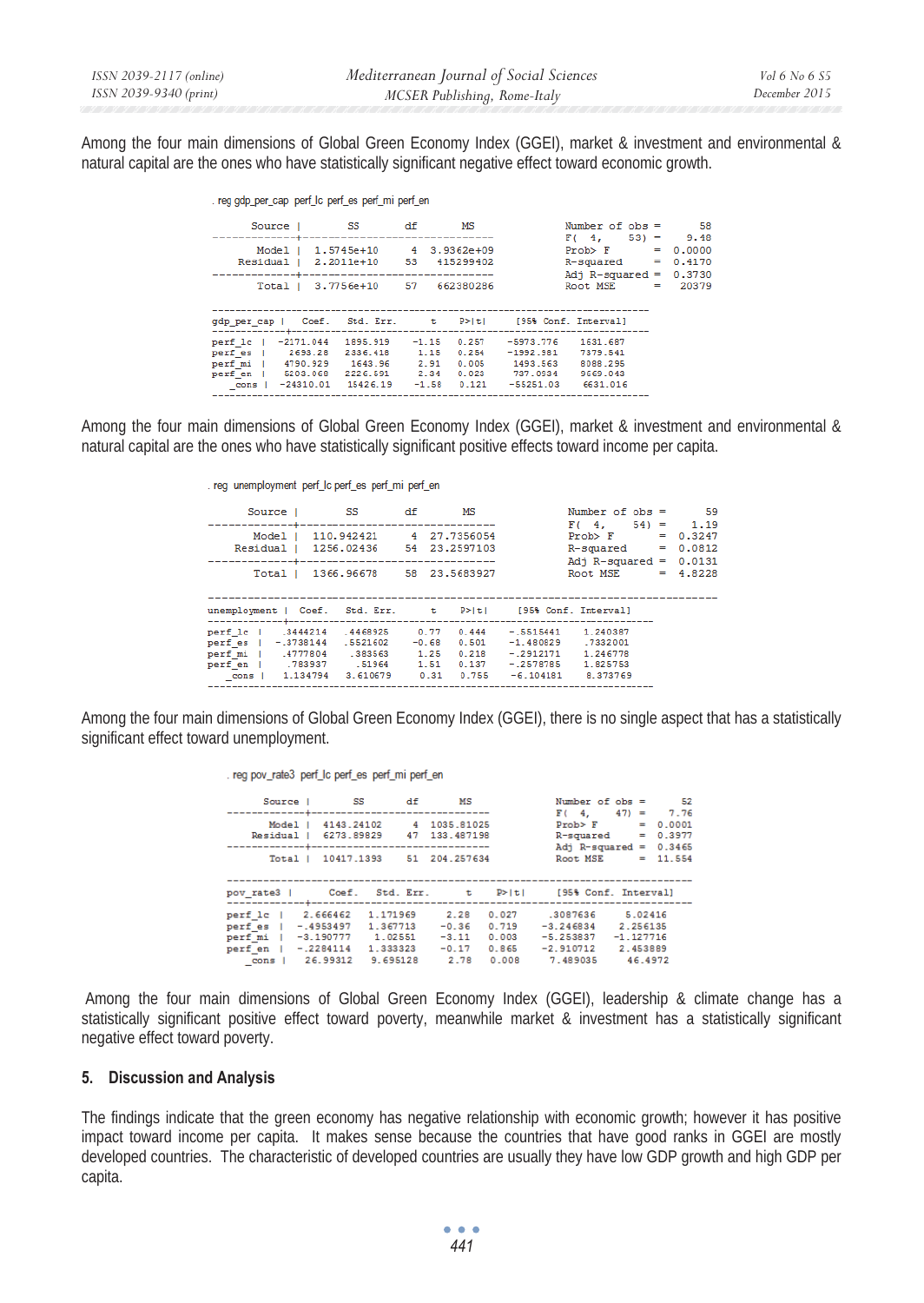| ISSN 2039-2117 (online) | Mediterranean Journal of Social Sciences | Vol 6 No 6 S5 |
|-------------------------|------------------------------------------|---------------|
| ISSN 2039-9340 (print)  | MCSER Publishing, Rome-Italy             | December 2015 |

For further research, to gain more accurate insight about the impacts, we can differentiate between the developed countries and developing countries to see how green economy affects economic growth and income per capita. By doing so, we can also prove whether the Environmental Kuznets Curve is applied or not.

Among the four main dimensions of Global Green Economy Index (GGEI), market & investment and environmental & natural capital are the ones who have statistically significant negative effects toward economic growth and positive effects toward income per capita. Market and investment dimension consists of both public and private investment to accelerate growth such as renewable energy investment, cleantech innovation, cleantech commercialization and green investment facilitation. These green investments will boost the economy of the country as well as the income per capita.

The other important dimension of the green economy that has significant impact to economic growth and income per capita is environmental and natural capital. It is logical that countries which have high quality of natural resources in the form of agriculture, air quality, water, biodiversity, fisheries and forests will have a greater level of economy. This is because in the production function, one of the input factors is natural resource. Thus, with a greater environment and natural capital will lead to greater economy.

The hypothesis regarding unemployment is not proved because based on the result there is no significant impact of green economy as well as all of its dimensions toward unemployment. Green economy does not increase the employment directly because the effect to employment is indirect through economic output. When output rises, the employment will increase, unemployment will decrease. However, this indirect effect is relatively small and does not affected by green economy significantly. Perhaps, if we only consider developing countries, the effect may be more significant.

In general, green economy decreases the poverty rate in each country based on their national standard. It means that by having a greater environmental quality, the particular country has a lower poverty level. Among the main dimensions of the GGEI, there are two dimensions that are significant affecting the poverty. Market and investment has a negative effect toward poverty because the advancement of green investment will increase the GDP per capita as well as the living standard of the people in the country. By having a rising economic standard of life, people that have income less than poverty line for each country will decrease. On the other hand, leadership and climate change has a positive effect toward poverty but it is smaller than the effect from market and investment dimension.

The methodology used in this paper still can be improved for further research. One potential problem that might arise in the cross section regression is endogeneity which is caused by a loop of causality between the independent and dependent variables in the model. To overcome that problem, the possible solution is by adding lags or having some instrumental variables.

#### **6. Conclusion**

The results show that green economy has negative impact towards economic growth but has positive impact towards income per capita. The main dimensions of GGEI that significantly affecting the economy output are market and investment as well as environment and natural capital. In addition, green economy does not have a significant effect towards unemployment but it decrease poverty level.

This research provide temporary conclusion for us based on the result. As economic growth and investments become less dependent on liquidating environmental assets and sacrificing environmental quality, countries can attain more sustainable economic development. Both public and private sectors are recommended to continuously support and adopt green economy in the future for sustainability and poverty eradication. For further research, the methodology can be improved by differentiating developing and developed countries as well as adding an instrumental variable to overcome the endogeneity issue to get the more accurate results.

#### **References**

Albrizio, Silvia, Enrico Botta, Tomasz Koźluk, Vera Zipperer. (2014). Do Environmental Policies Matter for Productivity Growth?: Insights from New Cross-Country Measures of Environmental Policies. *OECD Economics Department Working Papers 1176, OECD Publising*.

Brandt, Nicola. (2013) Greening Growth in Luxembourg. *OECD Economics Department Working Papers 1063, OECD Publising.*

Dellink, Rob, Elisa Lanzi, Jean Chateau, Francesco Bosello, Ramiro Parrado, Kelly de Bruin. (2004). Consequences of Climate Change Damages for Economic Growth: A Dynamic Quantitative Assesment. *OECD Economics Department Working Papers*.

De Ritcher, Carla Valdivia. Green Growth Challenges and the Need for An Energy Reform in Mexico. *OECD Economics Department Working Papers 1095, OECD Publising*.

Porter, Michael E. and Claas van der Linde. (1995). Toward a New Conception of the Environment-Competitiveness Relationship.